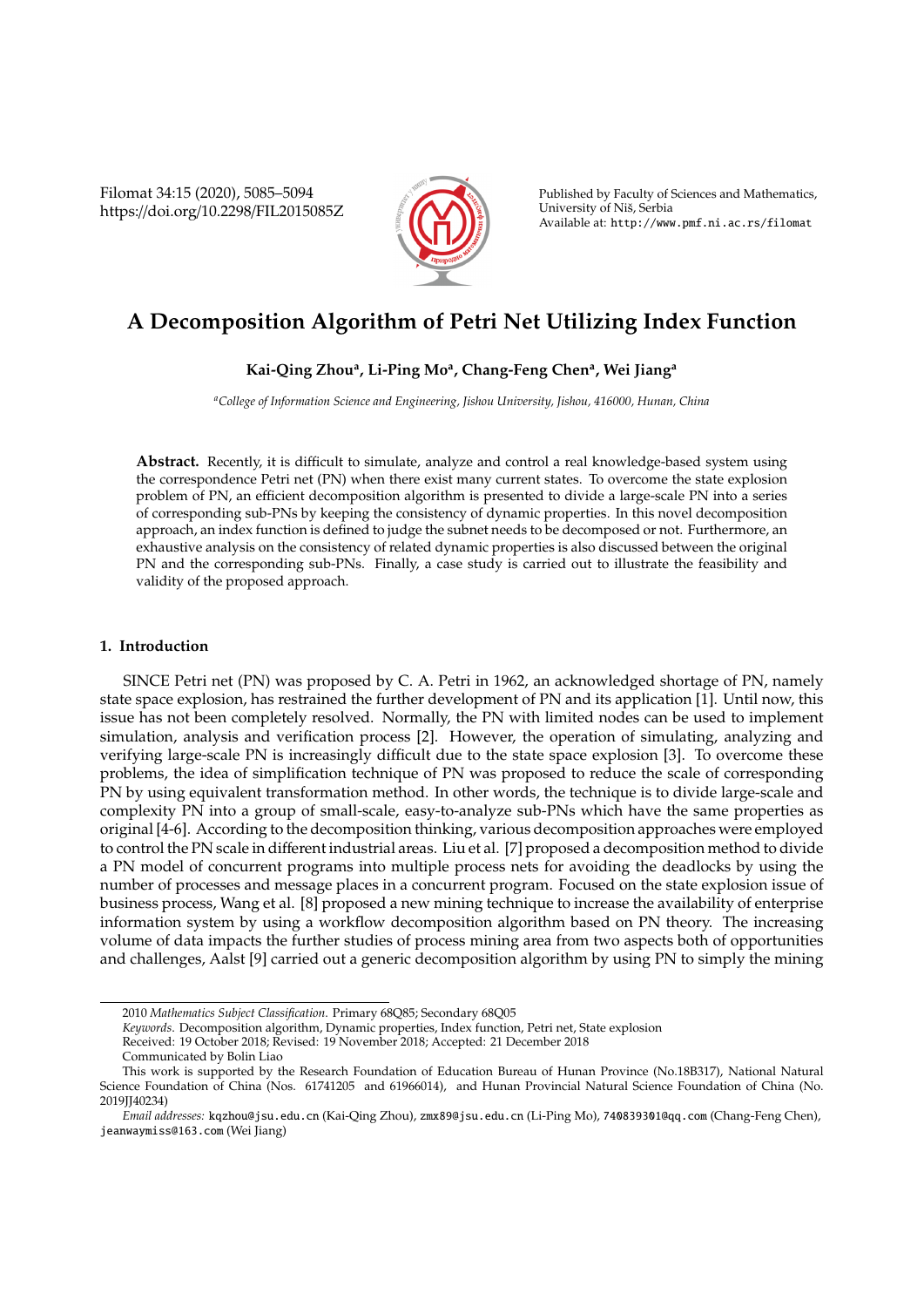process, which could be combined with different existing process discovery and conformance checking techniques. Zhou et al. [10] proposed to a decompose algorithm using the index function and incidence matrix to divide a large scale fuzzy PN(FPN) model into a serious of sub-FPN models with completed inner-inference-paths for making the FPN model more adaptive in the complex engineering applications. Furthermore, Zhou et al. [11] presented a bi-directional reasoning algorithm using FPN formalism to execute fault diagnosis function for a complex manufacturing system by removing the irrelated places and transitions of the goal place. Li et al. [12] used a group of simple algebraic operations to decompose PN model and employed the proposed algorithm to model and analyze the mail-sorting systems. Chen et al. [13] utilized a matching theory to divide a large-scale PN model. Nishi and Matsumoto [14] apply the PN decomposition algorithm to gain an optimal solution of deadlock-free and non-cyclic scheduling of dualarmed cluster tools for decreasing the computational complexity of the semiconductor cluster tool system. Dideban and Zeraatkar [15] proposed a decomposition algorithm of PN to reduce the cost of controller synthesis operation in discrete event systems utilizing the P-invariant property. Ye et al. [16] presented a two-phase decomposition algorithm to divide a large-size controller. Other typical applications of the decomposition algorithm using PN in industrial fields can be found in references [17-20]. Although various decomposition algorithms have been proposed to overcome the state explosion issue of PN and gained fruitful results, the existing literature did not analyze the proposed algorithms own the ability to keep the consistency of dynamic properties between the original PN and the obtained sub-PN models. From this viewpoint, a decomposition algorithm utilizing index function is proposed in this paper to decompose a large-scale PN into a series of corresponding sub-PNs via keeping the consistency of the dynamic properties rooted in our previous works [21-22]. The main contributions of this article could be classified into the following three aspects.

(1) Propose a decomposition algorithm for separating a large-scale PN into a series of sub-PNs utilizing a defined index function.

(2) Investigate the consistency of the dynamic properties including dynamic place, liveness, boundedness & safeness, and fairness between the original PN model and the gained corresponding decomposed sub-PN models. Moreover, some theorems are also proposed based on the discussions above.

(3) Illustrate the validity and practicability of this method through theoretical analysis and apply this algorithm into a case study.

The remaining sections are organized as follows. Section 2 explains the related information on PN. Section 3 discusses the proposed algorithm and gives an example to illustrate its implementation process of our algorithm. In Section 4, consistency on dynamic properties between the original PN and decomposed sub-nets is discussed. In Section 5, a case study is given to demonstrate the solution of the algorithm, and Section 6 presents conclusion and future work.

# **2. Petri Net and Relevant Information**

The related notions, dynamic properties and analysis methods of PN are introduced based on previous literature mentioned above.

*A. Related Notions*

**Definition 1 Petri Net:** Petri Net (PN) is defined as six-tuple:  $\sum = \{P, T; F, K, W, M_0\}$ . Where, *P* is a finite set of places, *T* is a finite set of transitions,  $F \subseteq (P \times T) \cup (T \times P)$  is a finite set of arcs,  $K = \{1, 2, 3, \dots\}$  is a capacity function of *p* , *W* : *F*  $\rightarrow$  {1, 2, 3,  $\cdots$ } is a weight function, and *M*<sub>0</sub> is the initial marking.

**Definition 2 Pre-set and Post-set:** For a PN  $\Sigma = \{P, T, F, K, W, M_0\}$ ,  $\mathbf{r} = \{y | (y, x) \in F\}$  the pre-set of *x* and *x*<sup>∙</sup> = {*y*|(*x*, *y*) ∈ *F*} is the post-set or output set of *x*. Where, *x*, *y* ∈ *P* ∪ *T*.

**Definition 3 Enabling Rule: For a PN**  $\Sigma = \{P, T, F, K, W, M_0\}$ , a transition *t* is enabled when the marking *M*(*p*) can be fired by

$$
\forall p \in \mathbf{L} : M(p) \ge W(p, t) \land \forall p \in t^{\bullet} : M(p) + W(t, p) \le K(p)
$$
\n
$$
(1)
$$

(1)  $M'$  is  $M'$ s succeeding fact after *t* is enabled, marked as  $M[t > M'$ 

(2) Result of transition is enabled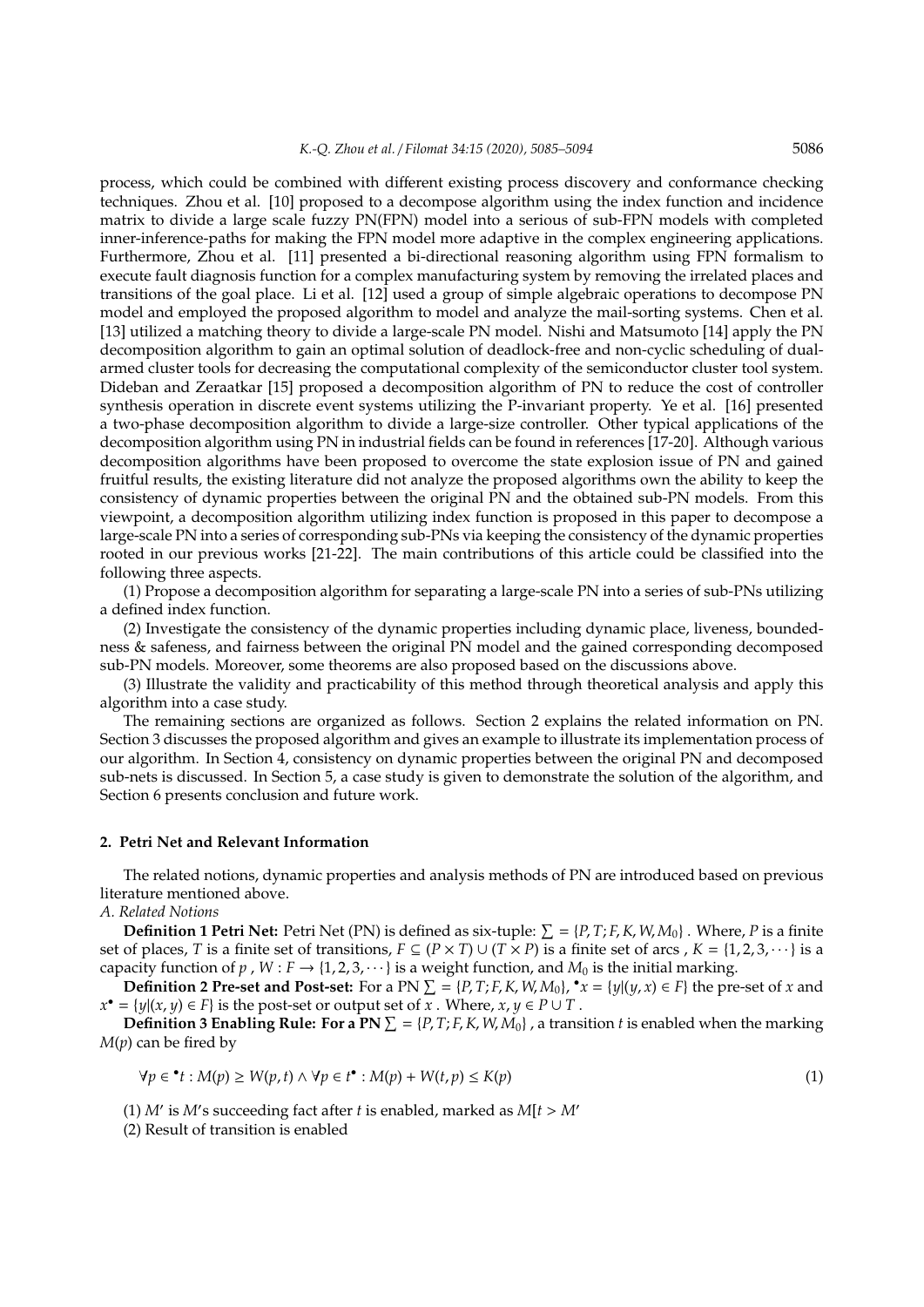If there exists a  $M[t >$ , the transition *t* can be enabled under  $M$ , and  $M[t > M']$ . The result of  $M'$  is described as follows.

For  $\forall p \in P$ 

$$
M'(p) = \begin{cases} M(p) - W(p, t)p \in \mathbf{t} - t^{\bullet} \\ M(p) + W(t, p)p \in t^{\bullet} - \mathbf{t} \\ M(p) - W(p, t) + W(t, p)p \in \mathbf{t} \cap t^{\bullet} \\ M(p)p \notin \mathbf{t}^{\bullet} \end{cases}
$$
 (2)

#### *B.Dynamic Properties*

The properties are used to explore the question such as 'what can we do with the PN models?'. The properties could be classified into two types: dynamic properties (depend on the initial marking) and structure properties (independent of the initial marking). The discussion is carried out on the dynamic properties, which are reachability, boundedness and safeness, liveness, and fairness.

## **Properties 1: Reachability**

Reachability is the basis to explore the dynamic properties of any system. The related concepts are described as follows.

**Definition 4:** For a PN  $\Sigma = \{P, T; F, K, W, M_0\}$ , the direct reachable condition from *M* to *M'* is that there exist *t* ∈ *T*, transition sequence  $t_1, t_2, ..., t_k$  and marking sequence  $M_1, M_2, ..., M_k$ , then  $M[t_1 > M_1[t_2 >$  $M_2...M_{k-1}[t_k > M_k R(M)$  is a set of all markings from *M*.

**Definition 5:** For a PN  $\Sigma = \{P, T; F, K, W, M_0\}$  ,  $M_0$  is the initial marking.  $R(M_0)$  is the reachability marking set which is the smallest set and meet two conditions, which are

 $(1) M_0 \in R(M_0)$ ;

(2)  $M \in R(M_0)$  and there exists a  $t \in T$  such as  $M[t > M'$  and  $M' \in R(M_0)$ .

**Properties 2: Boundedness and Safeness**

**Definition 6:** For a PN  $\Sigma = \{P, T; F, K, W, M_0\}$ , the sufficient condition of place P is bounded and could be described as

For  $p \in P$ , if there exists a positive integral *B* such as  $\forall M \in R(M_0): M(p) \leq B$ . The bound of place *p* marked as  $B(p)$  is the smallest positive integral:

$$
B(p) = \min \{ B | \forall M \in R(M_0) : M(p) \le B \}
$$
\n<sup>(3)</sup>

*p* is safe iff  $B(p) = 1$ 

**Definition** 7: For a PN  $\Sigma = \{P, T; F, K, W, M_0\}$ ,  $\Sigma$  is bounded when any  $p \in P$  is bounded, and the bounded of  $\sum$  is  $B(\sum) = \max\{B(p)|p \in P\}$   $\sum = \{P, T; F, K, W, M_0\}$  ,  $\sum$  is safe iff  $B(\sum) = 1$ 

# **Properties 3: Liveness**

**Definition 8:** For a PN  $\Sigma = \{P, T; F, K, W, M_0\}$ ,  $M_0$  is an initial marking and  $t \in T$ . The condition of transition *t* is live could be described as for any  $M_0 \in R(M_0)$  , there exists  $M' \in R(M_0)$  such as  $M[t > 0.1]$  is live means that any  $t \in T$  is live.

However, the definition 8 is too strict and only limited number of PN model owns this property. For this reason, different levels liveness are introduced as definition 9.

**Definition 9:** For a PN  $\Sigma = \{P, T; F, K, W, M_0\}$ ,  $t \in T$ .

(1) Level-0 live (or dead): if *t* can never be fired in any firing sequence.

(2) Level-1 live:  $\exists M \in R(M_0) : M[t >$ 

(3) Level-2 live: For any integral *n*, there exists  $\sigma \in T^*$  such as  $M_0[\sigma >$  and  $\#(\eta) \ge n$  Where,  $\#(\eta) \ge n$ represents the appearing number of *t* in sequence.

(4) Level-3 live: If there exists an infinite transition sequence  $\sigma$  such as that of  $M_0[\sigma >$  and the times that *t* appears in  $\sigma$  is infinite.

(5) Level-4 live (or live): If for any  $M \in R(M_0)$ , *t* is the level-1 live in  $\sigma$ 

#### **Properties 4: Fairness**

Fairness discusses the relationships between two transitions of two transition groups.

**Definition 10:** For a PN  $\Sigma = \{P, T; F, K, W, M_0\}$ ,  $t_1, t_2 \in T$ . The condition of  $t_1$  and  $t_2$  belongs to the fair relation and is given below.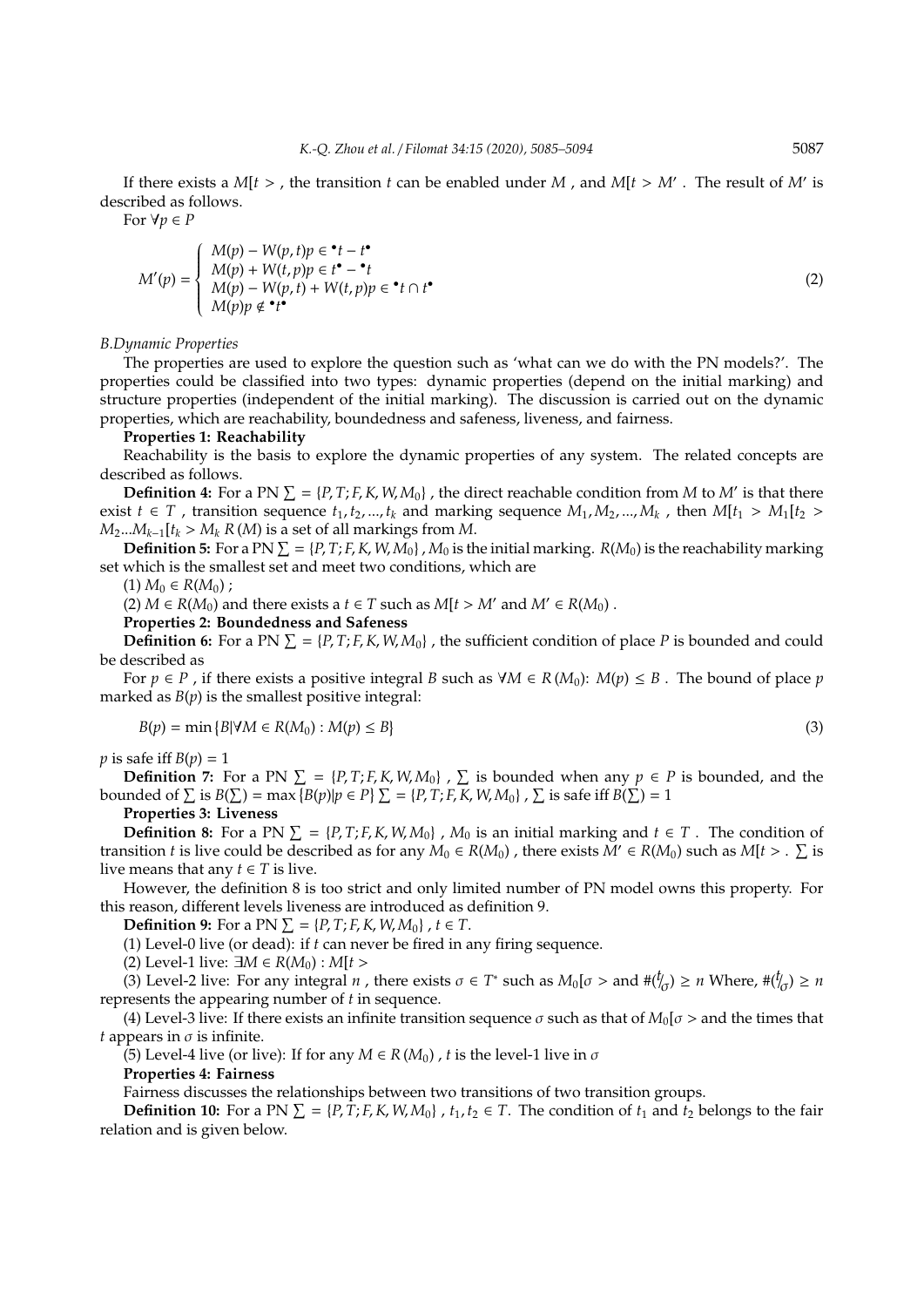If there exists a positive integral *k*, for any  $M \in R(M_0)$  and any  $\sigma \in T^*$ :  $M[\sigma > \text{such as following}]$ equation.

$$
\#(\mathcal{G}/\mathcal{J}) = 0 \quad \to \quad \#(\mathcal{G}/\mathcal{J}) \le ki, \, j \in \{1, 2\}, \, i \neq j \tag{4}
$$

 $\Sigma$  is a fair PN model when any two transitions in  $\Sigma$  belongs to fair relation.

*C.Incidence Matrix and State Equation*

par Incidence matrix and state equation are widely applied into PN area to analyze the relative properties of PN. The corresponding notions are introduced below, respectively.

**Definition 13:** For a PN  $\Sigma = {P, T; F, K, W, M_0}$  (*n* transitions and *m* places), the incidence matrix *C* =  $[c_{ij}]_{m \times n}$  is  $C_{ij} = C_{ij}^{+} - C_{ij}^{-}$ , where:

$$
C_{ij}^{+} = \begin{cases} 1 & (t_j, p_i) \in F \\ 0 & \text{others} \end{cases} \quad \text{and} \quad C_{ij}^{-} = \begin{cases} 1 & (p_i, t_j) \in F \\ 0 & \text{others} \end{cases} \quad (i = \{1, 2, \cdots, m\}, j = \{1, 2, \cdots, n\})
$$

**Definition 14:** For a PN  $\Sigma = \{P, T; F, K, W, M_0\}$ ,  $M_0$  is the initial marking of  $\Sigma$ , *C* is the incidence matrix of  $\Sigma$ . If there are  $M \in R(M_0)$  and an nonnegative integer vector X, the state equation is described as  $M = M_0 + CX$  and an nonnegative integer vector *X*, the state equation is described as  $M = M_0 + CX$ .

#### **3. A Decomposition Algorithm of PN model**

The main idea of the proposed algorithm is that equivalent transforms the original PN to a group of subnets using an index function. The index function for the related notions is then introduced. *A.Index Function and Decomposition*

**Definition 15:** For a PN  $\Sigma = \{P, T; F, K, W, M_0\}$ , function  $f: P \to \{1, 2, \dots, k\}$  and  $\forall p_1, p_2 \in P$ ,  $\exists t \in T$ . If there exists  $\{p_1, p_2\} \subseteq t^{\bullet} \vee \{p_1, p_2\} \subseteq {\bullet} t$  such that  $f(p_1) \neq f(p_2)$ . Then, *f* is the index function of  $\Sigma$  and  $f(p)$  is the index of place *p* .

**Definition 16:** For a PN  $\Sigma = \{P, T; F, K, W, M_0\}$ ,  $f : P \rightarrow \{1, 2, \dots, k\}$  is the index function of  $\Sigma$ .  $\Sigma_i = (P_i, T_i; F_i, M_{0_i})$  (*i* = 1, 2, ..., *k*) are the corresponding decomposed subnets of  $\Sigma$ , where:  $(1)$   $P_i = \{p \in P | f(p) = i\}, i = 1, 2, \cdots, k\}$  $(2) T_i = {t \in T | \exists p \in P, t \in p^{\bullet} \cup {^{\bullet}p} }, i = 1, 2, \cdots, k$  $(3)$   $F_i = F \cap \{(P_i \times T_i) \cup (T_i \times P_i)\}, i = 1, 2, \dots, k$ 

 $(4) M_{0_i} = R(M_0), i = 1, 2, \cdots, k$ 

Based on the definitions 15 and 16, a  $\lambda(p)$  is proposed in definition 17 to represent the number of place which belongs to the same pre-set or post-set of transition in place set.

**Definition 17:** For  $\forall p \in P$ ,

$$
\lambda(p) = \left| num(p_1) | \forall t \in T, \exists p_1 \in P, p_1 \neq p, s.t. \begin{cases} if \ p \in t^{\bullet}, p_1 \in t^{\bullet} \\ if \ p \in \bullet t, p_1 \in \bullet t \end{cases} \right|
$$

Where  $num(p)$  is the number of satisfied requirement places.

*B.The Proposed Decomposition Algorithm*

The steps of this algorithm are given as follows.

Input: PN model  $\Sigma = (S, T; F)$ .

Output: The index function value of each place *p<sup>i</sup>* .

**Step 1:**  $X = P$ ,  $Y = \emptyset$ ,  $k = 1$ ;

**Step 2:**  $X = \emptyset$ , move to step 6. Otherwise, calculate each place's  $\lambda(p)$  in  $X$ ;

**Step 3:** If there are some  $\lambda(p)$  in *X* which is not zero, then choose a place  $\lambda(p) \neq 0$  and move to a new set. Meanwhile, delete the place and related arcs in original net. The new net expressed as  $N' = (P', T; F')$ . If  $X = P'$ , move to Step 2;Otherwise, move to step 4;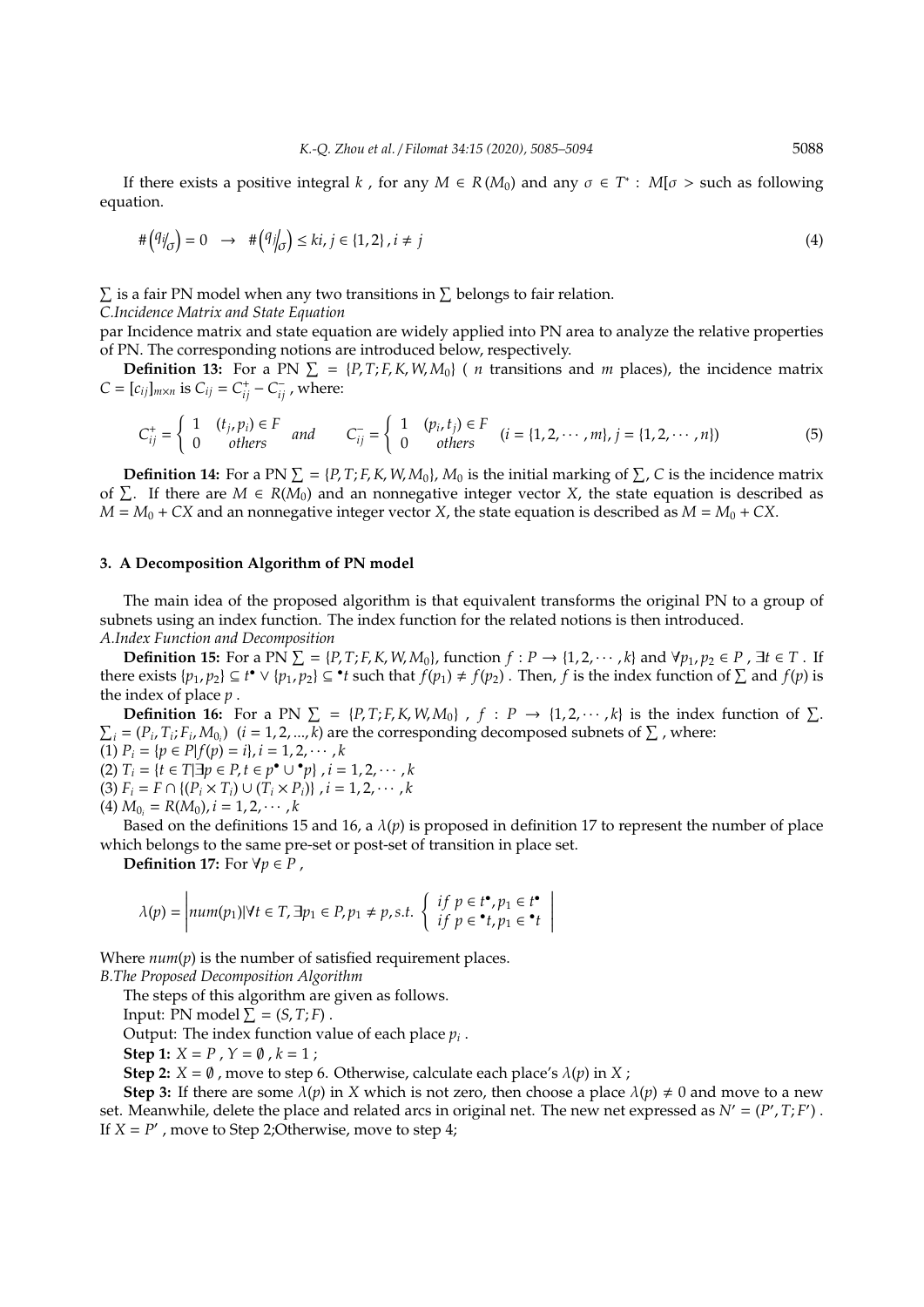*K.-Q. Zhou et al.* / *Filomat 34:15 (2020), 5085–5094* 5089



**Fig. 1.** Original PN Model **Fig. 2.** Two decomposed subnets

**Step 4:** If all places in *X* can be connected, then  $X_k = X$ ,  $X = Y$ ,  $Y = \emptyset$ ,  $k = k + 1$ ; and back to step 2; Otherwise, move the unconnected places in *X* to *Y*, and *X*, *Y* express as *X'*, *Y'*. *X<sub>k</sub>* = *X'*, *X* = *Y'*, *Y* =  $\emptyset$ ,  $k = k + 1$ , move to step 2;

**Step 5:** For  $\forall p \in P$ , if  $p \in X_k$ ,  $f(p) = k$ .

*C.Algorithm Complexity*

The core operation of the presented is the step 3. The step 3 could be divided into two phases. Assume there are n places in the vector X. The function of the 1st phase is to check  $\lambda(p)$  of each place p is equaled to 0 in *X* one-by-one. The complexity of the 1st phase is *n* . In the 2nd phase, if there exists  $\lambda(p)$  is not 0, choose any one place ( $\lambda(p) \neq 0$ ) from the *X* and move it to a new set. Then, define the new net as  $N' = (P', T; F')$ . Otherwise, move to step 4. At this time. The complexity of the 2nd phase is also *n* . Hence, the algorithm complexity of the step 3 is  $n^2$ . Furthermore, the entire algorithm complexity of the presented algorithm is  $n^2$ .

## *D.Simple Example of Implementing the Proposed Algorithm*

A PN could be divided into a series of simple subnets after implementing the proposed algorithm. An example is used to illustrate the proposed algorithm. Assume the original PN model is described in Figure 1 and use  $p(k)$  to represent  $\lambda(p) = k$ . par The implementation process is given in the following steps.

Step 1:  $X = P$ ,  $Y = \emptyset$ ,  $k = 1$ ;

Step 2: Calculate  $\lambda(p)$  for  $X = \{p_1(1), p_2(1), p_3(0), p_4(1), p_5(1), p_6(0), p_7(0)\}$ .

Step 3: Move  $p_1$  ( $\lambda(p_1) \neq 0$ ) to *Y*, then  $X = \{p_2(0), p_3(0), p_4(1), p_5(1), p_6(0), p_7(0)\}$ ,  $Y = \{p_1\}$ ;

Step 4: Move  $p_1$  to *Y*, then  $X = \{p_2(0), p_3(0), p_5(0), p_6(0), p_7(0)\}\;$ ,  $Y = \{p_1, p_4\}$ ;

Step 5:  $p_3$  and  $p_7$  in *X* are unconnected with other places, so move them to *Y*.

 $X = \{p_2(0), p_5(0), p_6(0)\}, Y = \{p_1, p_3, p_4, p_7\}$ 

Step 6: Because the  $\lambda(p)$  in *X* both equals zero.  $X_1 = \{p_2, p_5, p_6\}$ ,  $X = \{p_1, p_3, p_4, p_7\}$ ,  $Y = \emptyset$ ,  $k = 2$ ; Step 7: The results are  $f(p_1) = f(p_3) = f(p_4) = f(p_7) = 2$  and  $f(p_2) = f(p_5) = f(p_6) = 1$ 

Finally, the PN is decomposed into two corresponding subnets as Figure 2.

## **4. Analysis on the consistency of dynamic properties**

The proposed algorithm is verified by the analysis of consistency.

*a.Dynamic place*

The consistency of the dynamic place means that the number of token in decomposed subnets can keep unanimous with the original PN model after being enabled by the same transition sequence.

**Theorem 1:** For a  $\sum$  = {*P*,*T*;*F*,*K*,*W*,*M*<sub>0</sub>},  $\sum$  = {*P*<sub>i</sub>,*T*<sub>i</sub>;*F*<sub>i</sub>,*K*<sub>i</sub>,*W*<sub>i</sub>,*M*<sub>0<sub>i</sub></sub>}(*i* = 1,2,…,*k*) is the corresponding subnet. If there exists  $\in M_0$  [> ,  $M_i \in M_{0_i}$  ( $i = 1, 2, \cdots, k$ ) such as  $M_i(p_i) = M$  ( $p_i \in P$ ) after being enabled by the same transition sequence.

**Proof:** To prove this theorem, some hypotheses are given as follows.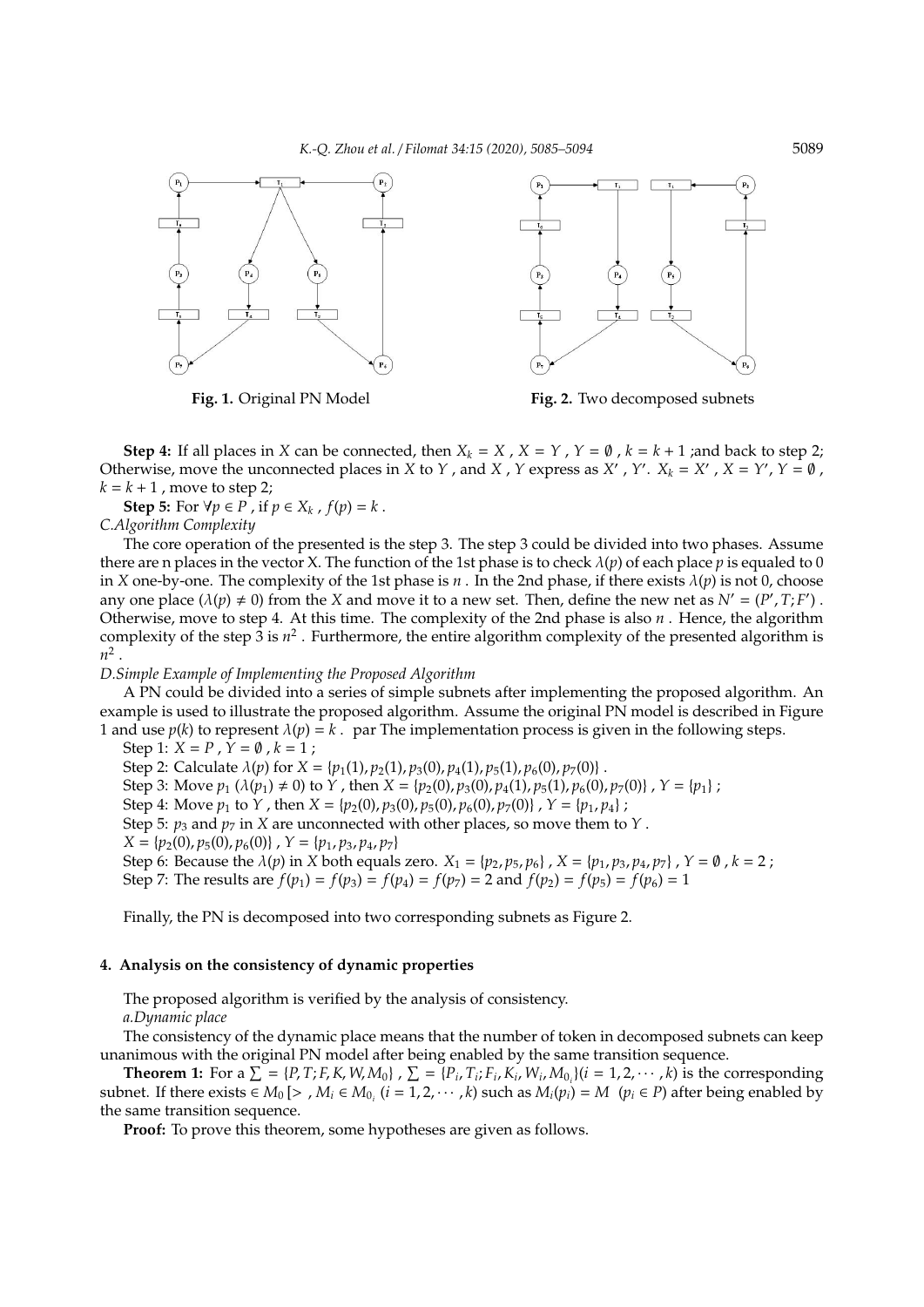(1) The  $\Sigma$  's incidence matrix is *C*, the subnet  $\Sigma_i$  's incidence matrix is  $C_i$ .  $C_i$  has the same number of row and column as *C* , and the corresponded place ( or transition) in the same row(or column) in *C<sup>i</sup>* is the same with that of *C* ;

(2) In incidence matrix, zero represents that the transition or place does not appear in  $\sum_i$ , *u*, *u*<sub>*i*</sub>  $(i = 1, 2, \dots, k)$  represent the transition sequence in original PN and subnets (same dimension), and zero means the transition in *u<sup>i</sup>* which does not appear;

(3) The initial marking  $M_0$ ,  $M_0$ ,  $(i = 1, 2, \dots, k)$  has the same dimension, the value of place which does not appear in  $M_0$  is zero.

The PN is divided into two parts, simple subnet and complexity subnet. The complexity subnet is implemented by the decomposition strategy. It is done step by step, until the transition's pre-set and post-set belong to different subnets respectively.

Then, we can simplify the number of subnets to two subnets and generate the incidence matrices as follows.

$$
C_1 = \begin{array}{c} p_1 \\ p_2 \end{array} \qquad \begin{pmatrix} t_0 & t_0 & 0 \\ 0 & 0 & 0 \end{pmatrix} \qquad C_2 = \begin{array}{c} p_1 \\ p_2 \end{array} \qquad \begin{pmatrix} 0 & 0 & 0 \\ t_1 & 0 & t_1 \end{pmatrix} \qquad C = \begin{array}{c} p_1 \\ p_2 \end{array} \qquad \begin{pmatrix} t_0 & t_0 & 0 \\ 0 & 0 & 0 \end{pmatrix}
$$

Then,  $\sum$  and  $\sum$ <sub>*i*</sub> have the same transition sequence.

$$
u_1 = \begin{pmatrix} T_1 \cap T_2 & T_1 - T_2 & T_2 - T_1 \\ Z_0 & Z_1 & 0 \end{pmatrix}^T
$$
  
\n
$$
u_2 = \begin{pmatrix} T_1 \cap T_2 & T_1 - T_2 & T_2 - T_1 \\ Z_0 & 0 & Z_2 \end{pmatrix}^T
$$
  
\n
$$
u = \begin{pmatrix} T_1 \cap T_2 & T_1 - T_2 & T_2 - T_1 \\ Z_0 & Z_1 & Z_2 \end{pmatrix}^T
$$
  
\n(7)

There exists an equation as follows.

$$
M_{0_1} = \begin{pmatrix} p_1 & p_2 & p_1 & p_2 & p_1 & p_2 \\ k_0 & 0 & 0 & M_{0_2} & = \begin{pmatrix} 0 & k_1 & 0 \end{pmatrix}^T & M_0 = \begin{pmatrix} k_0 & k_1 & 0 \end{pmatrix}^T \end{pmatrix} \tag{8}
$$

Finally, the results are as follows.

$$
M_1 = M_{0_1} + C_1 u_1 = \begin{pmatrix} p_1 & p_2 \\ (k_0 + (z_0 + z_1)t_0, 0)^T \end{pmatrix}
$$
 (9)

$$
M_2 = M_{0_2} + C_2 u_2 = \begin{cases} p_1 & p_2 \\ (0, k_1 + (z_0 + z_2)t_1)^T \end{cases} \tag{10}
$$

$$
p_1 \t p_2
$$
  
 
$$
M = M_0 + Cu = (k_0 + (z_0 + z_1)t_0, k_1 + (z_0 + z_2)t_1)^T
$$
 (11)

Hence, the theorem 1 is proved and  $M_i(p_i) = M (p_i \in P)$ 

**Theorem 2:** For a PN  $\Sigma = \{P, T; F, K, W, M_0\}$ ,  $\Sigma = \{P_i, T_i; F_i, K_i, W_i, M_{0_i}\}$   $(i = 1, 2, \dots, k)$  is the corresponding subnet. The necessary and sufficient condition of  $\sum$  is live is that  $\sum_i$  is live.

**Proof: (Necessity)** If  $\sum$  is live ⇔ Each  $t \in T$  in  $\sum$  is live ⇔ For  $t \in T$  , any reachability marking  $M \in [M_0 >$ has  $M' \in [M > \text{from } M, M'] > \text{holds}.$ 

Assume at least one of  $\sum_i$  is dead and assume  $\sum_p$  is the decomposed subnet. It means that there is at least one transition in  $\sum_i$  is dead. This is in contrast to the previous conclusion All  $t \in T$  in  $\sum$  are live. So the assumption does not hold water. The necessity is proved.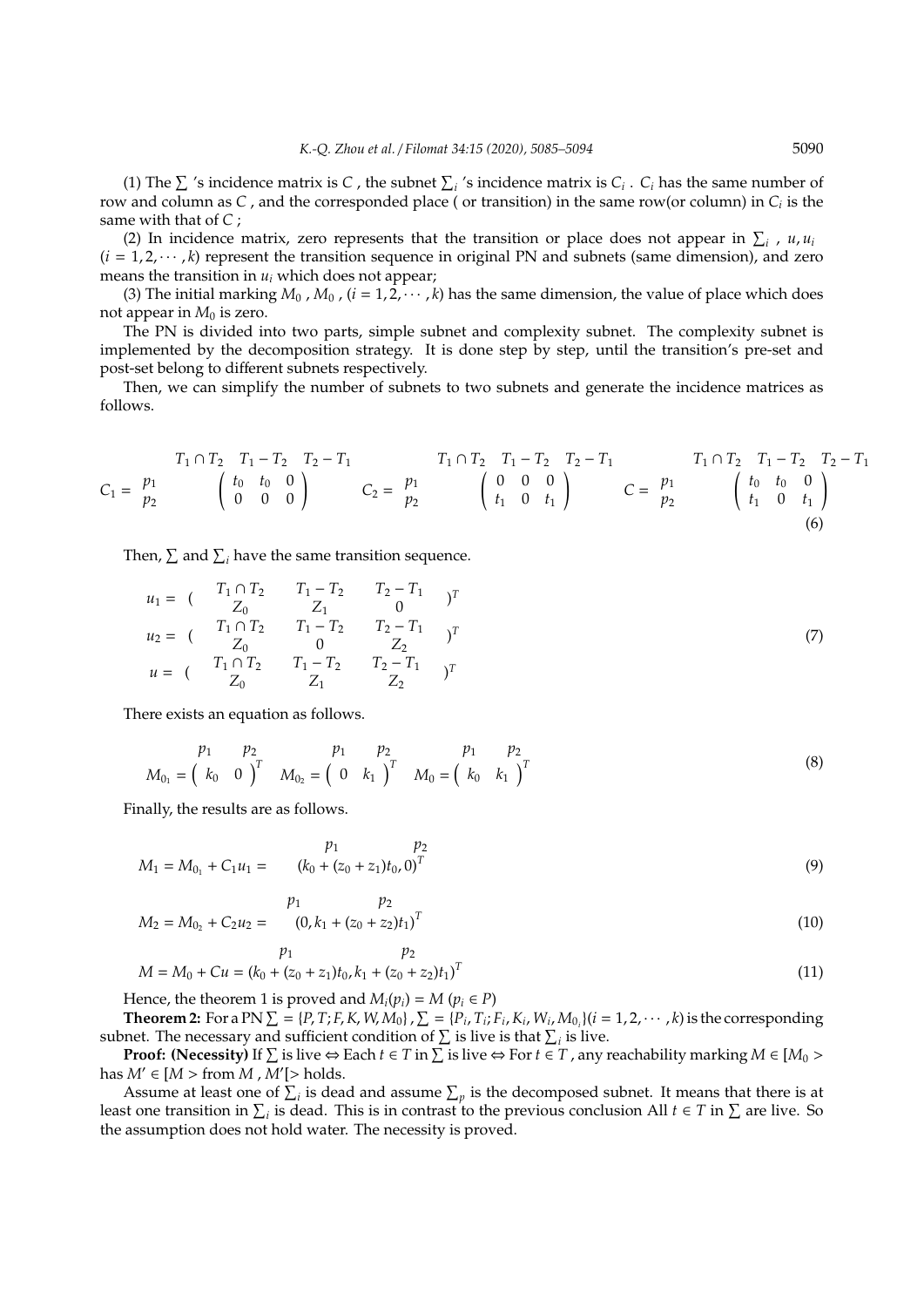**(Sufficiency)** If each  $\sum_i$  is live. Conclusions can get about  $\sum$  as follows.

$$
P = \bigcup_{i=1}^{k} P_i \text{ where, } P_i \cap P_j = \emptyset \quad (i, j = 1, 2, ..., k, i \neq j)
$$
  
\n
$$
T = \bigcup_{i=1}^{k} T_i \text{ where, } T_i \cap T_j \neq \emptyset \quad (i, j = 1, 2, ..., k, i \neq j)
$$
  
\n
$$
F = \bigcup_{i=1}^{k} F_i
$$
  
\n
$$
M_0(p) = \begin{cases} M_{0_1} & (p \in P_1) \\ M_{0_2} & (p \in P_2) \\ ... \\ M_{0_k} & (p \in P_k) \end{cases}
$$

Assume  $\sum$  is dead  $\Leftrightarrow$  At least one of  $t \in T$  in  $\sum$  is dead.  $\Leftrightarrow T = \bigcup_{k=1}^{k} T_k$  $\bigcup_{i=1}$  *T*<sub>*i*</sub>, *t* belongs to one of *T*<sub>*i*</sub>. Assume *t* belongs to  $T_p$ , and then  $T_p$  is dead. This is in contrast to the previous conclusion. The assumption does not hold. The necessity is proved.

**Lemma 1[23]** For a PN  $\Sigma = \{P, T; F, K, W, M_0\}$ , and *C* is the corresponding incidence matrix of  $\Sigma$ . The necessary and sufficient condition  $\Sigma$  of is bounded is that live is that ∃m dimensional positive integral vector *Y*, *s.t.CY*  $\leq$  0, where  $m = |P|$  means the number of place in  $\Sigma$ .

**Theorem 3:** For a PN  $\Sigma = \{P, T; F, K, W, M_0\}$ ,  $\Sigma = \{P_i, T_i; F_i, K_i, W_i, M_{0_i}\}$   $(i = 1, 2, \dots, k)$  is the subnet. The necessary and sufficient condition of  $\Sigma$  is bounded is that  $\Sigma_i$  is bounded.

**Proof: (Necessity)** If  $\Sigma$  is bounded  $\Leftrightarrow$  There exists a conclusion as follows.

For  $p \in P$  in  $\sum$  ,  $\exists$  positive integral  $B$  ,  $\forall M \in R(M_0)$  then  $M(p) \leq B$  holds.

Based on theorem 1, for  $\forall M \in R(M_0)$ , the token is consistent in  $\sum$  and  $\sum_i$ . For  $p_i \in P_i$ , there exists a positive integral  $B_i$  such as  $M_i(p_i) \leq B_i$  by  $\forall M_i \in R(M_{0_i})$ , where  $B_i$  and  $B'$ s relation can be described as

$$
B = \min_{i=1}^{k} \{ B_i | \forall M_i \in R(M_{0_i}) : M_i(p_i) \leq B_i \}
$$
\n(12)

**(Sufficiency)** If  $\sum_i$  is bounded, assume the incidence matrix of  $\sum_i$  is  $C_i$ . From the Lemma 1, there exists a  $m_i$  dimensional positive integral vector  $Y_i$  ( $i = 1, 2, \dots, k$ ) such as that of  $C_i Y_i \le 0$  ( $i = 1, 2, \dots, k$ ), where  $m_i = |P_i|(i = 1, 2, \dots, k)$ .

There exists  $C = (C_1, C_2, \dots, C_k)$  which satisfies the following equations.

$$
(C_1, C_2, C_3, \cdots, C_k) \begin{pmatrix} Y_1 \\ Y_2 \\ Y_3 \\ \vdots \\ Y_k \end{pmatrix} = C_1 Y_1 + C_2 Y_2 + C_3 Y_3 \cdots + C_k Y_k \le 0 \qquad (13)
$$

There exists a *m* dimensional positive integral vector  $Y = (Y_1, Y_2, Y_3, \cdots, Y_k)^{-1}$  such as  $CY \le 0$ . Where,  $m = \sum_{k=1}^{k}$  $\sum_{i=1}^{k} m_i = \sum_{i=1}^{k}$  $\sum_{i=1}^{k} |P_i|$  and  $P = \bigcup_{i=1}^{k}$  $\bigcup_{i=1}$   $P_i$ Furthermore,  $p_i \cap p_j = \emptyset (i, j = 1, 2, \cdots, k, i \neq j)$ . So, there is  $\sum\limits^k$  $\sum_{i=1}^{n} |P_i| = |P|$ . So  $m = |P|$  and  $\sum$  is bounded.

**Theorem 4:** For a PN  $\Sigma = \{P, T; F, K, W, M_0\}$ ,  $\Sigma = \{P_i, T_i; F_i, K_i, W_i, M_{0_i}\}$   $(i = 1, 2, \dots, k)$  s the subnet. The necessary and sufficient condition of  $\sum$  is safe is that each  $\sum_i$  is safe.

**Proof:** Based on theorem 3, for  $t \in T$  , there is  $B(p) = \min_{i=1}^{k} \{B_i(p_i)\}\)$ , where *B* is *p*'s bound.

**(Necessity)**  $\sum$  is safe ⇔  $B(\sum_i) = \max_{i=1}^k {B(p_i)} = 1$  ⇔  $B(p) \le 1$ ,  $B(\sum) = 1$  ⇔  $\sum$  is safe.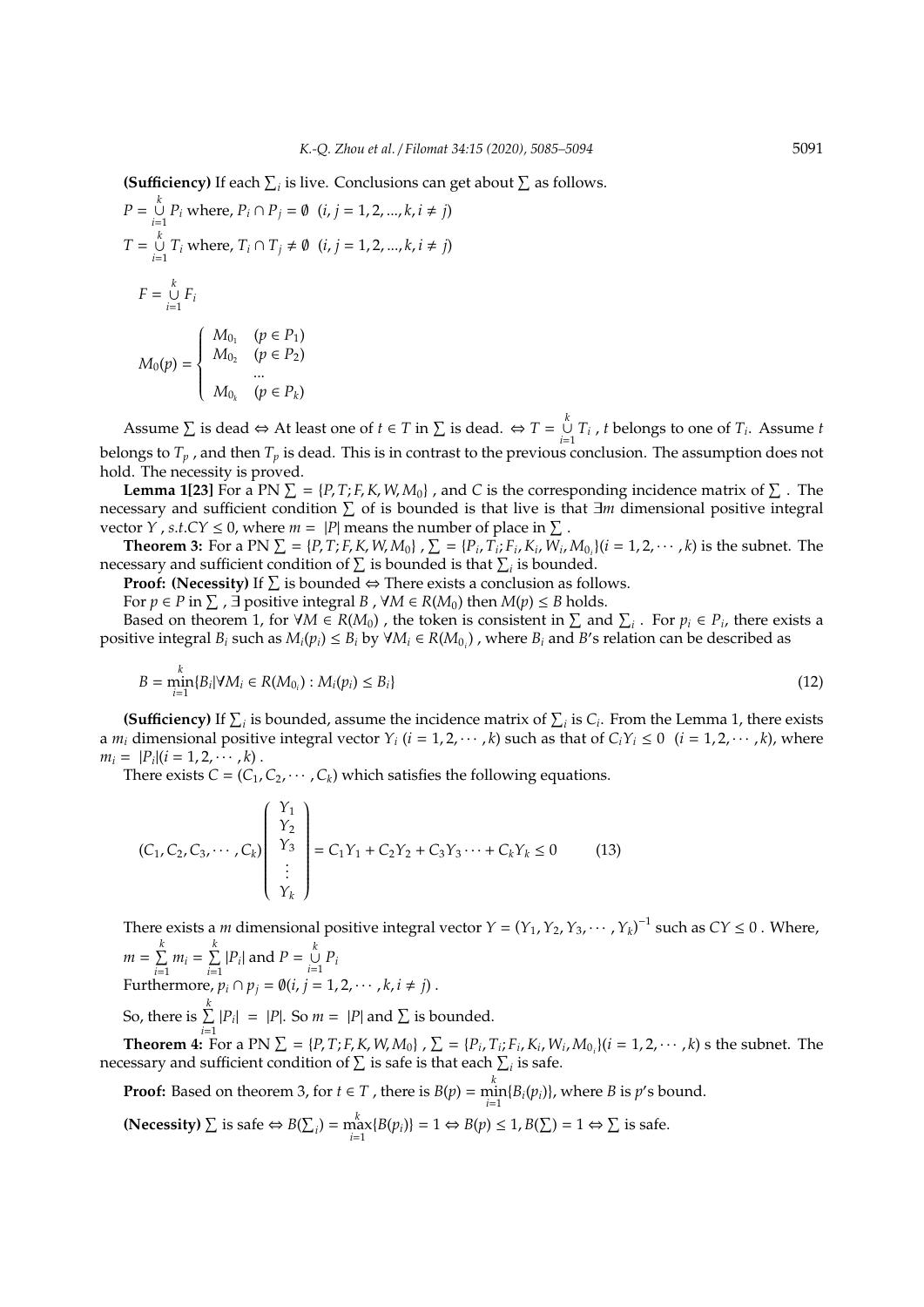**(Sufficiency)**  $\sum$  is safe  $\Leftrightarrow B(\sum) = \max{B(p)|p \in P} = 1$ 

 $\Leftrightarrow$  max{*B*(*p*)|*p* ∈ *P*} = max{ $\min_{i=1}^{k} B_i(p_i)|p_i ∈ P_i} = 1$ 

 $\Leftrightarrow$   $p_i \in P_i$ ,  $B_i(p_i) = 1 \Leftrightarrow \sum_i$  is safe

To prove the consistency on the fairness, the concepts of repeated vector and repeated Petri net are given.

**Definition 18:** For a PN  $\Sigma = \{P, T; F, K, W, M_0\}$ , and *C* is the corresponding incidence matrix of  $\Sigma$ . If there exists *n* dimensional non-trivial non-negative integer vector such as that of  $C^T X \geq 0$ . *X* is a repeated vector of *N* , where  $n = |T|$ .

**Definition 19:** For a PN  $\Sigma = \{P, T; F, K, W, M_0\}$ , if there exists repeated vector in  $\Sigma$ . Then,  $\Sigma$  is a repeated Petri net.

**Theorem 5:** For a PN  $\Sigma = \{P, T; F, K, W, M_0\}$ ,  $\Sigma = \{P_i, T_i; F_i, K_i, W_i, M_{0_i}\}$   $(i = 1, 2, \dots, k)$  is the decomposed subnet. If  $\Sigma$  is a repeated PN, and then each  $\Sigma$  is a repeated PN.

**Proof:** If  $\Sigma$  is a repeated PN. *X* is one of any repeated vector of  $\Sigma$  . In other words, *X* is a *n* dimensional non-trivial non-negative integer vector ( $n = |T|$ ) and  $C^T X \ge 0$  , where C is an incidence matrix of  $\Sigma$  . Assume *C*<sub>*i*</sub> is the corresponding incidence matrices of  $\sum_i$ . Based on the definition 18, there exists *C* = (*C*<sub>1</sub>,*C*<sub>2</sub>, · · · , *C*<sub>*k*</sub>) , which satisfies the following equations.

$$
C^{T}X = (C_{1}, C_{2}, \cdots, C_{k})^{T}X = \begin{pmatrix} C_{1}^{T} \\ C_{2}^{T} \\ \vdots \\ C_{k}^{T} \end{pmatrix} X = \begin{pmatrix} C_{1}^{T}X \\ C_{2}^{T}X \\ \vdots \\ C_{k}^{T}X \end{pmatrix} \ge 0
$$
 (14)

It means that  $C_i^T X \geq 0$   $(i = 1, 2, \cdots, k)$ . So each  $\sum_i$  is repeated Petri net.

**Lemma 2[23]:** For a PN  $\Sigma = \{P, T; F, K, W, M_0\}$ , C is the corresponding incidence matrix of  $\Sigma$ . The necessary and sufficient condition of  $\Sigma$  is fair is that each repeated vector in  $\Sigma$  does not include zero vector and any two repeated vectors in  $\Sigma$  have a linear correlation.

**Theorem 6:** For a PN  $\Sigma = \{P, T; F, K, W, M_0\}$ ,  $\Sigma = \{P_i, T_i; F_i, K_i, W_i, M_{0_i}\}$   $(i = 1, 2, \dots, k)$ , is the subnets. The necessary and sufficient condition of  $\sum$  is fair is that each  $\sum_i$  is fair.

### **5. Case Study**

In this section, a PN (demonstrated in Figure 3) is used to reveal the feasibly of the proposed decomposition algorithm. Hence, the corresponding index functions of each place are

 $f(p_1) = f(p_4) = 1$ ,  $f(p_3) = f(p_6) = 2$ ,  $f(p_2) = f(p_5) = 3$ 

Figure 4 shows the corresponding subnets after implementing our algorithm.

a.Analysis on the consistence of dynamic place

Through analysis on the consistence of dynamic place when  $t_1$ ,  $t_2$ ,  $t_3$  were enabled, the incidence matrices were calculated as follows.<br>  $\begin{pmatrix} -1 & 0 & 0 & 0 \end{pmatrix}$ 

|                                                                                                  |          |  |  |      |                                                               |          | 0        |  |          |                              |  |          |                 |          |  |              |   |          |  |
|--------------------------------------------------------------------------------------------------|----------|--|--|------|---------------------------------------------------------------|----------|----------|--|----------|------------------------------|--|----------|-----------------|----------|--|--------------|---|----------|--|
|                                                                                                  |          |  |  |      |                                                               | 0        | 0        |  |          |                              |  |          |                 | $\Omega$ |  |              |   |          |  |
|                                                                                                  |          |  |  | $-1$ |                                                               |          |          |  | $-1$     |                              |  |          |                 |          |  | 0            |   |          |  |
|                                                                                                  |          |  |  |      |                                                               |          | 0        |  |          |                              |  |          |                 |          |  |              |   |          |  |
|                                                                                                  | $\Omega$ |  |  | $-1$ |                                                               | $\Omega$ | $\theta$ |  | $\Omega$ |                              |  | $\Omega$ |                 |          |  | 0            | 0 | $\Omega$ |  |
| The initial state of each net is described as follows.                                           |          |  |  |      |                                                               |          |          |  |          |                              |  |          |                 |          |  |              |   |          |  |
| $M_0 = (1 \ 1 \ 1 \ 0 \ 0 \ 0)^{-1} M_{0_1} = (1 \ 0 \ 0$<br>$0 \t 0 \t -1$<br>$\overline{0}$    |          |  |  |      |                                                               |          |          |  |          |                              |  |          |                 |          |  |              |   |          |  |
| 1 0 0 0 $^{-1} M_{0_3} = (0 \ 1 \ 0 \$<br>$0\quad 0$<br>$(0)$ <sup>-1</sup><br>$M_{02} = (0 \ 0$ |          |  |  |      |                                                               |          |          |  |          |                              |  |          |                 |          |  |              |   |          |  |
|                                                                                                  |          |  |  |      | After implementing transition sequence $t_1t_2t_3t_4$ , then, |          |          |  |          |                              |  |          |                 |          |  |              |   |          |  |
|                                                                                                  | $u = (1$ |  |  |      |                                                               |          |          |  |          | 0 1 $^{-1} u_2 = (0 \ 0 \ 1$ |  |          | 1 $^{-1}$ $u_3$ |          |  | $0$ $)^{-1}$ |   |          |  |

Put these conditions into state equations: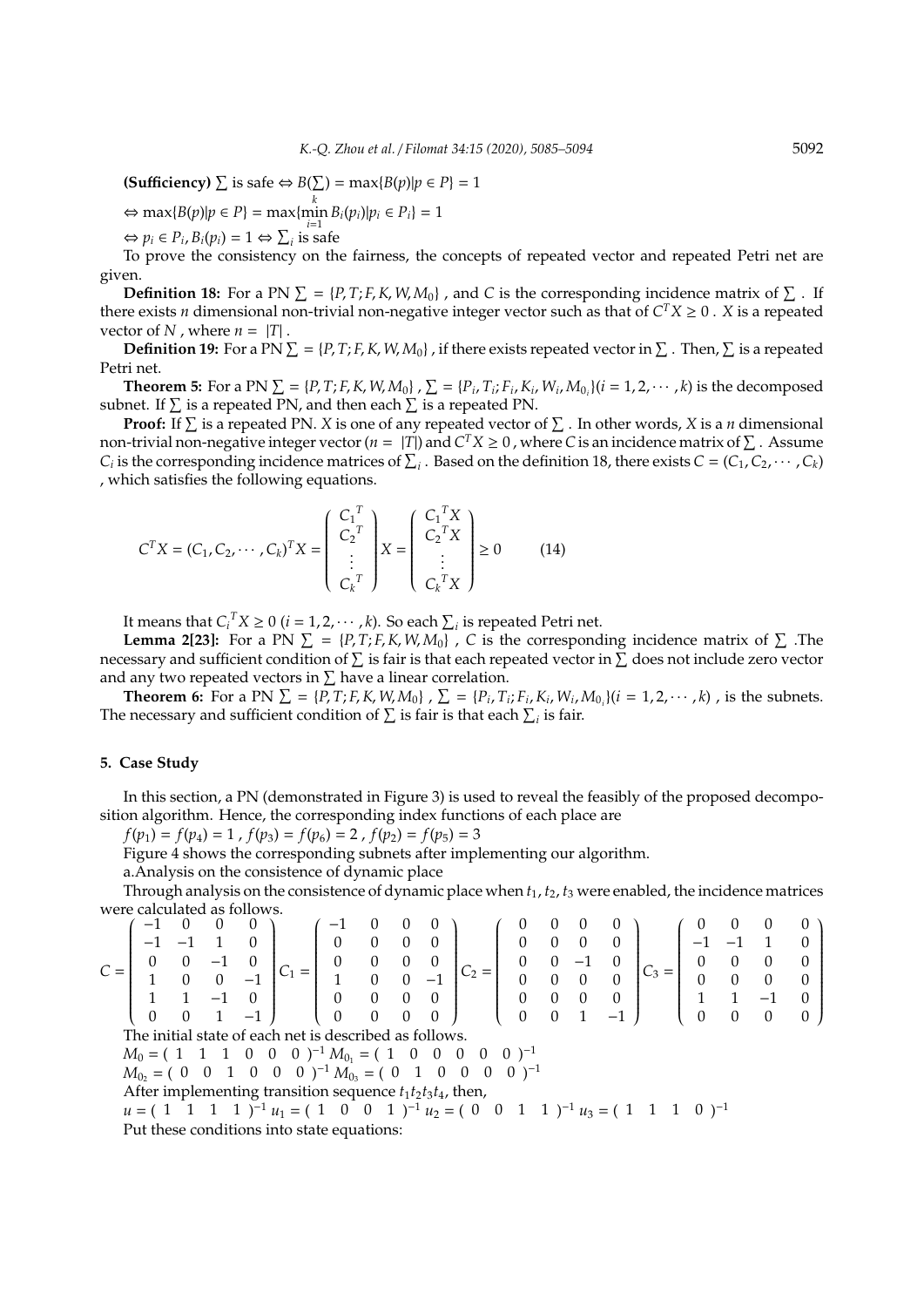



**Fig. 4.** The decomposed subnets of Fig.3



**Fig. 5.** Each sub-PN's reachable marking graph

 $M = M_0 + Cu$   $M_1 = M_{0_1} + C_1 u_1$   $M_2 = M_{0_2} + C_2 u_2$   $M_3 = M_{0_3} + C_3 u_3$  $M_0 = (0 \ 0 \ 0 \ 0 \ 1 \ 0)^{-1} M_1 = (0 \ 0 \ 0 \ 0 \ 0 \ 0)^{-1}$  $M_2 = (0 \ 0 \ 0 \ 0 \ 0 \ 0)^{-1} M_3 = (0 \ 0 \ 0 \ 0 \ 1 \ 0)^{-1}$ 

Then,  $M_i(p_i) = M$  ( $p_i \in P$ ) ( $i = 1, 2, 3$ ) can be gained. It means that the composed subnets maintain the unity of dynamic place with original PN model.

b.Analysis on the consistence of liveness and fairness

**Lemma 3 [23]:** For a PN  $\Sigma = \{P, T; F, K, W, M_0\}$ , if  $t \in T$ , there exists any  $M \in M_0$  [> such that  $M'[t > 0]$ . Then, *t* is live.

**Lemma 4 [23]:** For a PN  $\Sigma = \{P, T; F, K, W, M_0\}$ ,  $G(PN)$  is corresponded reachable marking graph. Then, (1) If there exist end notes in *G*(*PN*) , none of one transition is live;

(2) If transition *t* in  $\Sigma$  is live, each note in  $G(PN)$  will have basic cycle with direct arc marked as *t*.

Figure 5 shows the reachable marking graphs for each decomposed subnet.

Based on lemma 3 and 4,  $\Sigma_1$  ,  $\Sigma_2$  and  $\Sigma_3$  are live.

The conclusions could be obtained that  $T_1 \cap T_2 = \{t_4\}$ ,  $T_1 \cap T_3 = \{t_1\}$ ,  $T_2 \cap T_3 = \{t_3\}$ . Then, conclusions are reached as follows.

(1) The reachable marking graphs about  $\Sigma_1$  and  $\Sigma_2$  are isomorphism about  $\{t_4\}$ ;

(2) The reachable marking graphs about  $\Sigma_1$  and  $\Sigma_3$  are isomorphism about  $\{t_1\}$ ;

(3) The reachable marking graphs about  $\Sigma_2$  and  $\Sigma_3$  are isomorphism about $\{t_3\}$ .

So,  $\Sigma$  is fair,  $\Sigma_1$  ,  $\Sigma_2$  and  $\Sigma_3$  are fair respectively.

*c.Analysis of the consistency on boundedness and safeness*